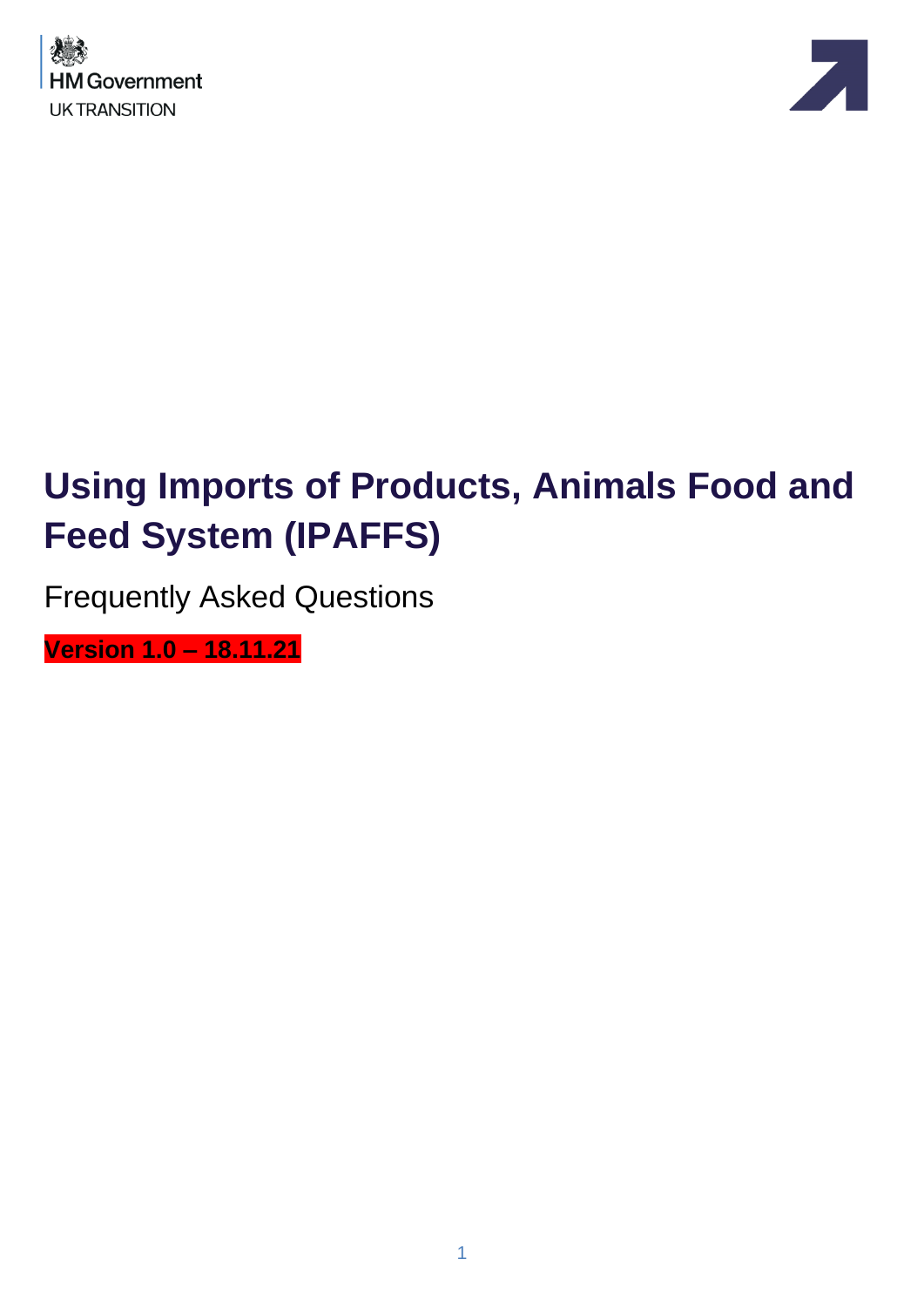



### **Imports of Products, Animals, Food and Feed System (IPAFFS)**

### **IPAFFS Overview**

#### **What is IPAFFS?**

[IPAFFS](https://www.gov.uk/guidance/import-of-products-animals-food-and-feed-system) is the import of products, animals, food and feed system (IPAFFS) and is the system used to notify the arrival of imports of live animals, animal products and high-risk food and feed not of animal origin into GB.

#### **When did IPAFFS go live?**

For EU Imports of Live Animals, Germinal Products and Products of Animal Origin under safeguarding measures, IPAFFS has been live since June 2020.

For RoW imports of Live Animals, Products of Animal Origin and High Risk Food Not of Animal Origin, IPAFFS went live November 2020.

For EU imports of Products of Animal Origin and High Risk Food Not of Animal Origin, IPAFFS went live March 2021 to enable notifications to be created from 1<sup>st</sup> January 2022.

#### **Is there a test system on IPAFFS that we can use?**

There is a link to a training environment on our [microsite.](https://www.dropbox.com/scl/fi/nkg4nltxghurtqp9oncp3/Moving-Goods-from-the-European-Union-into-Great-Britain.-New-Requirements-from-October-2021.paper?dl=0&rlkey=xe77te92f6adbnez96b4h26s8) Note that you will need to register for a Government Gateway account to access the training environment.

#### **Are there any charges for using IPAFFS?**

No, there is no charge for using the IPAFFS service.

#### **Is IPAFFS linked to the EU TRACES NT system?**

No, IPAFFS is not linked to EU Traces NT.

#### **Is there a backup in case IPAFFS crashes?**

IPAFFS has been live since June 2020 and so far, has not experienced any downtime outside of scheduled maintenance times. If IPAFFS is unavailable, users should email the APHA service desk on aphaservicedesk@apha.gov.uk who will be able to provide guidance on next steps.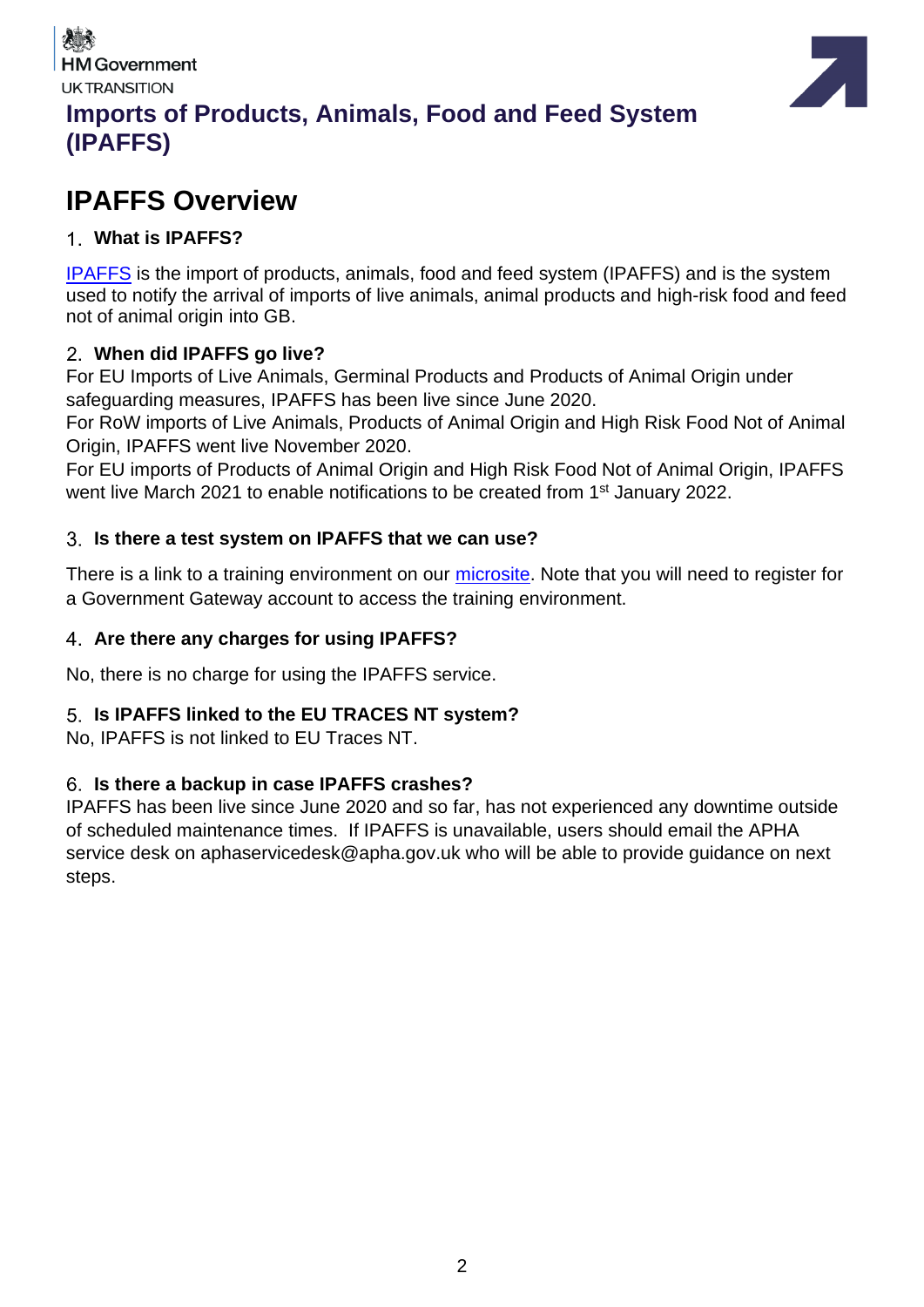



### **Registration & Accessing IPAFFS**

#### **Who registers for IPAFFS?**

It is the responsibility of the GB importer or a representative acting on their behalf to register for IPAFFS to pre-notify the relevant authority of the goods' arrival. In making the notification that person or organisation becomes responsible for the consignment on its arrival in GB, including any follow up actions required and therefore needs to be based in the UK. The person responsible for the consignment must be registered on IPAFFS to submit the notification and ensure that all import procedures are followed and that goods are imported in line with requirements.

#### **I started to register but didn't complete the process. What steps do I need to do now as the emails are no longer valid?**

Any member of your team with administrator access can send you an invitation to complete registration. They can do this through manage account OR contact APHA's service desk for support - aphaservicedesk@apha.gov.uk

#### **Can a customs agent submit the IPAFFS declaration on the importer's behalf?**

Yes. You can employ an agent (with a UK address) to act on your behalf to submit notifications. Please note that whoever submits the notification will be contacted regarding any follow up actions related to the consignment, including but not limited to non-compliance and fees.

#### **Our company provides clearance for importers. Are we able to access to their IPAFFS account to submit applications for them, or will we have to raise the applications on our own account?**

IPAFFS will allow both options, and you should agree the best approach with your importers. If you are added as a team member to your importer's account, you can see everything on their business IPAFFS account when representing their company. To enable this, the organisation must invite you into the organisation

#### **We are an international company but have no UK entity. Are we able to use IPAFFS?**

No. For animal and animal product imports from the EU to Great Britain, the person responsible for the consignment on arrival in GB should have a UK address and be registered on IPAFFS to submit the notification.

#### **Do multiple employees have different government gateway accounts? I thought there had to be one government gateway account per company?**

The first person to register your organisation will become the administrator and can invite other team members to be a part of the account. Each team member will have their own government gateway ID and password to access your organisation account. Your organisation administrators can add users as and when needed. Click 'Manage Account', then 'Manage' and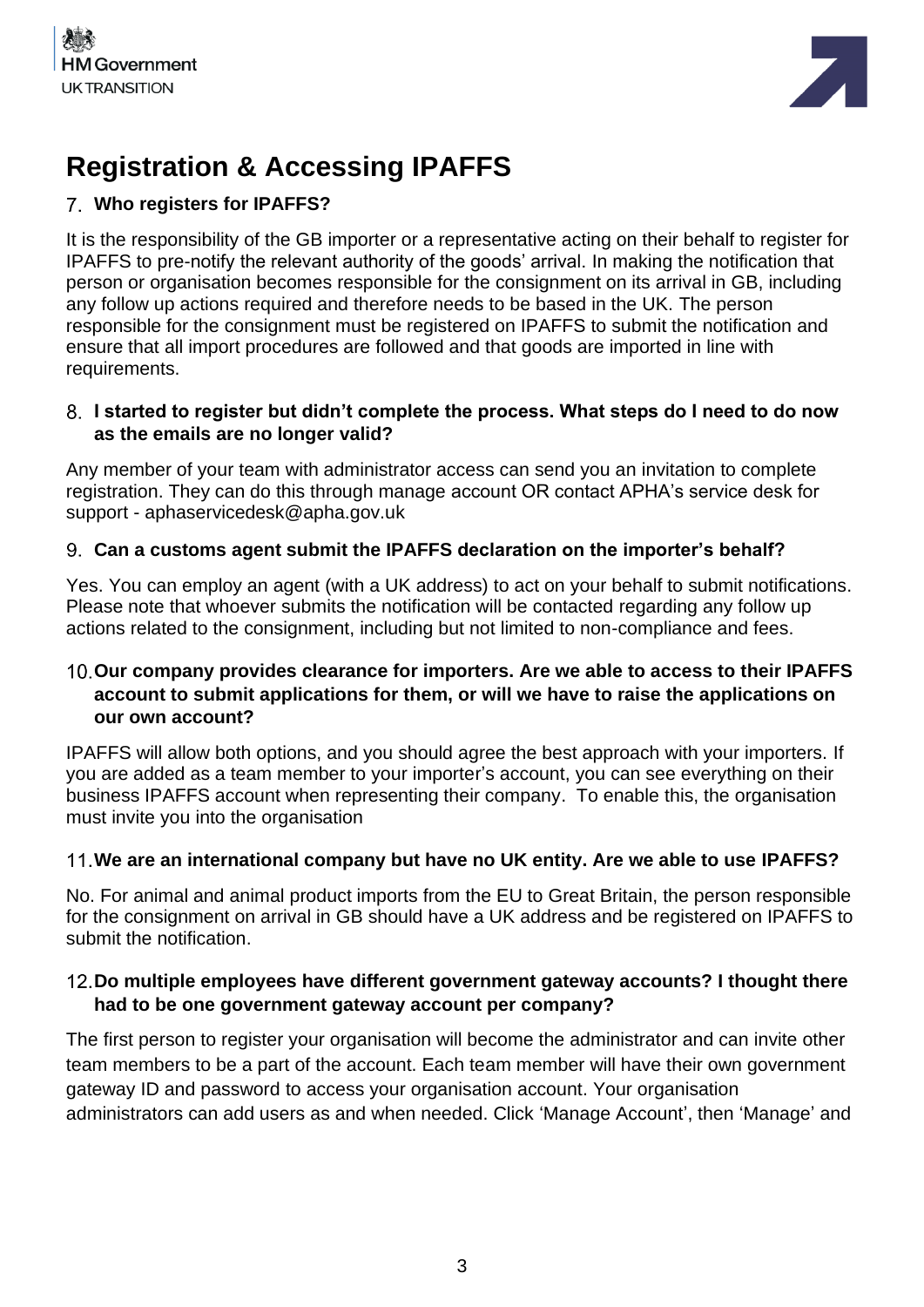

**UK TRANSITION** 

'add a team member'. The employee will then receive an invitation to create their own government gateway ID.

#### **What happens if the IPAFFS administrator leaves the company?**

We recommend that more than one person is set as the administrator for the company but if you do find you have no one assigned, please contact the Animal and Plant Health Agency on [aphaservicedesk@apha.gov.uk](mailto:aphaservicedesk@apha.gov.uk) to resolve the issue.

#### **Can you change the admin role into another employee after registration?**

Yes, any member of your team with admin access can manage the roles assigned to your team members and give users the administrator role. They can do this through 'manage account'

#### **What do you do if your company is already registered, but your company name has since changed?**

For limited companies, you must contact Companies House to change the name of your organisation. For sole traders and charities, please contact the Animal and Plant Health Agency on [aphaservicedesk@apha.gov.uk](mailto:aphaservicedesk@apha.gov.uk)

#### **If you have multiple users added to your business account, can each user see all notifications that have been submitted?**

Yes, all team members invited by your organisation can see everything on your business IPAFFS account when representing your company, including all notifications that have been drafted and submitted.

#### **What happens if someone starts an application within the company but is then off sick, can others access it?**

All team members can view and manage all notifications in the dashboard. Click on the reference number to open and amend it.

#### **Will 'NCTS services' show in the 'Your Services' section of IPAFFS?**

No, as this is not a Defra Service. Please remember that Government Gateway is used across all government services, including Defra. Any Defra services that you are registered for, will be visible and can be accessed from 'Your Services', including IPAFFS, EHC Online Certifier Portal, EHC Online Exporter Portal, Plants.

#### **How do we know if our organisation is already registered with IPAFFS and who the administrator is?**

Contact the APHA Service desk on [aphaservicedesk@apha.gov.uk](mailto:aphaservicedesk@apha.gov.uk) who will be able to confirm if your organisation already has an existing account.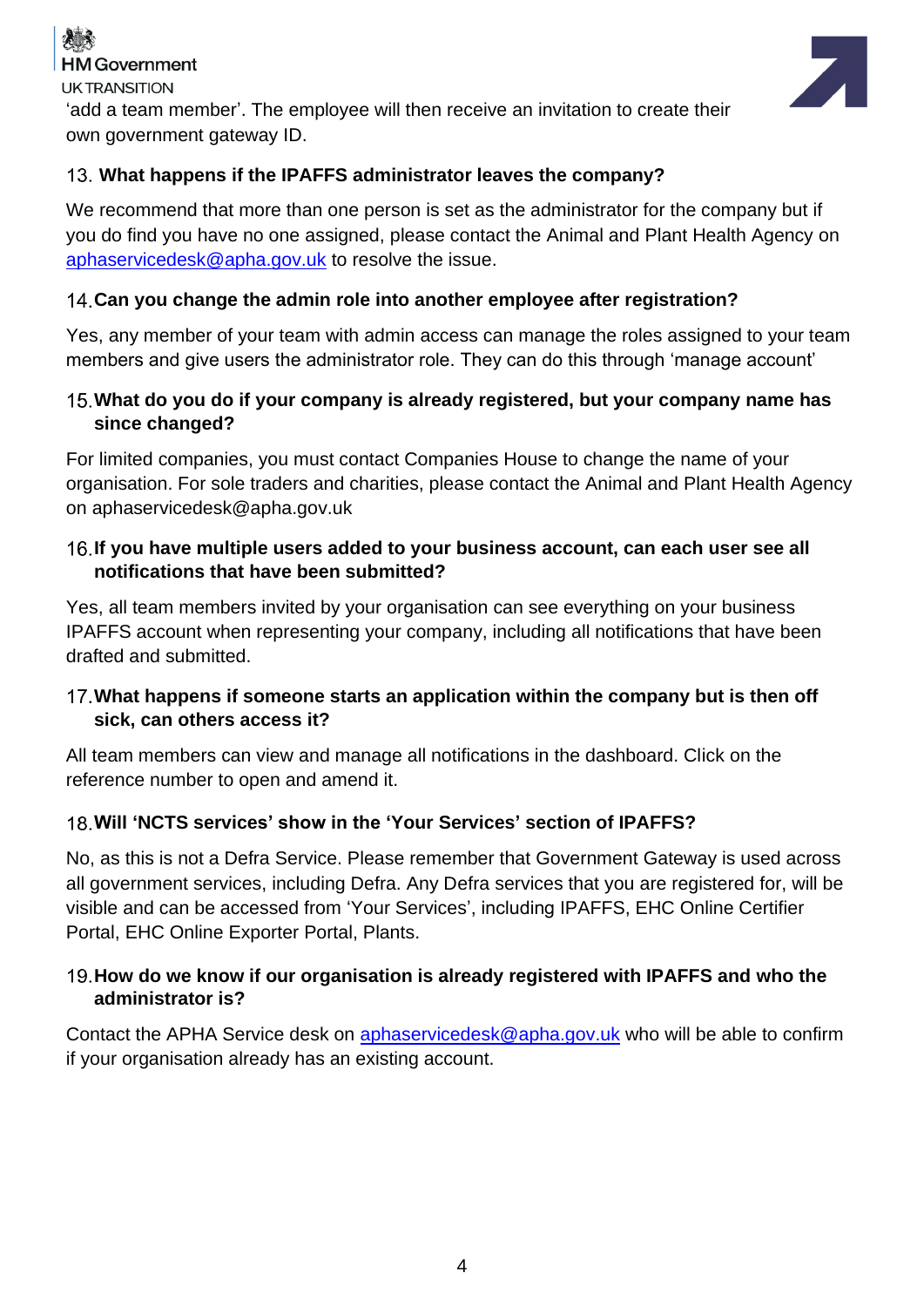



### **Creating/Submitting an IPAFFS Notification**

#### **What information is needed for IPAFFS?**

To register for IPAFFS you will need a Government Gateway account, and various company information. We have [a guide and a video](https://www.dropbox.com/scl/fi/nkg4nltxghurtqp9oncp3/Moving-Goods-from-the-European-Union-into-Great-Britain.-New-Requirements-from-October-2021.paper?dl=0&rlkey=xe77te92f6adbnez96b4h26s8) showing how to register for IPAFFS. In order to submit a notification you will need to know the details of the import including, but not limited to, consignment details, date of import and importer and exporter addresses We are running webinars in the future on how to submit a notification – see [gov.uk](https://www.gov.uk/guidance/webinars-for-importers-of-food-and-drink-products-from-the-eu-to-great-britain) for dates and recordings.

#### **Will there be a CSV capability for bulk upload in IPAFFS?**

Currently, there is no CSV capacity bulk upload for products of animal origin, but Defra have accelerated the development of a trader API to ease the burden on traders. The introduction of a trader API for imports will significantly reduce the notification time for high volume importers (such as supermarkets) by the creation of an import notification (CHED) in IPAFFS from their local systems. This is in line with the functionality available for Customs systems and would be of significant benefit to customs brokers and freight forwarders. Development is forecast to be complete in May 2022, this will allow time for the reciprocal development for custom's partners and business readiness activities. In the meantime, notifications must be created in IPAFFS, either by clicking Create a New Notification or using Copy as New, which enables traders which frequently import similar consignments to be able to copy from an existing notification.

#### **Do animal by products come under POAO or HRFNAO on the notification?**

POAO. Click to create a new notification, and then select Products of Animal Origin. When prompted, select or enter the commodity code for the Animal-by-Product and then all required fields to complete the notification.

#### **How do I select an IMP or a CHED notification?**

IPAFFS will automatically create an IMP or CHED notification based upon which country of origin is selected.

#### **A can of pet food can include several species. How do you enter multiple species on IPAFFS?**

Click on 'Add another commodity' blue hyperlink on the commodity pages to be able to add multiple commodities

#### **IPAFFS provides the option of providing a number of custom codes; can we submit more than one custom code/export health certificate on the IPAFFS notification?**

IPAFFS contains commodity codes that are aligned to taric codes but not all taric codes require an SPS notification. For each health certificate you must have one IPAFFS notification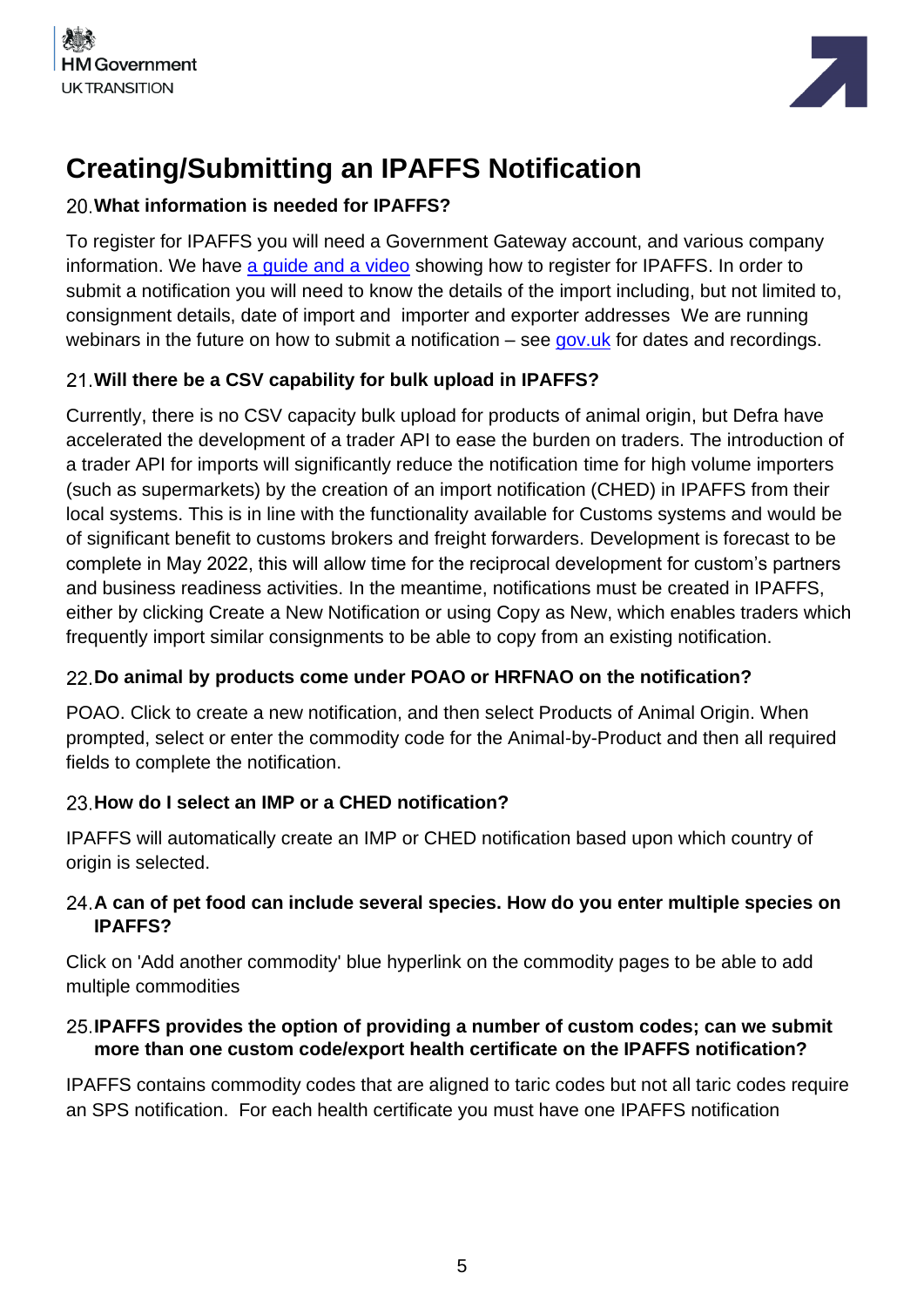### **HM Government UK TRANSITION Why does IPAFFS allow you to enter extra commodity codes?**



It is possible that you can have multiple commodities on a Health Certificate and so we need to allow users to add multiple commodities

#### **When entering Exporter address details in IPAFFS does the system validate that this organisation is approved to send goods to GB?**

No, this is validated by the BCP so please ensure you add the correct information

#### **On the IPAFFS demo there was not an option to select "composite" - only POAO - so do you just select POAO?**

Yes and then choose the relevant commodities that make up the composite product.

#### **Is there any option not to create 2 notifications when we are facing products with same commodities number but different types and species of commodities?**

As long as the different commodity types would be on the same health certificate then you can add an additional commodity to the notification by clicking on the 'Add new commodity' hyperlink on the commodity page.

#### **What is meant by species? Are you looking for the Latin name?**

Yes the species is detailed in Latin and will be displayed for the commodity code which you select in IPAFFS.

#### **Is it possible to submit multiple species for a single commodity?**

Yes you can choose more than one option just select each relevant species from the list displayed.

#### **In order to add an Importer to IPAFFS, must the importer be approved by DEFRA in order to add? What is the process for an importer to be approved?**

No they do not need to be approved.

#### **IPAFFS allowed a past date to be inserted for date of arrival?**

IPAFFS is used for imports from around the world and not just the EU and if a trader does not notify on IPAFFS they will be stopped at the BCP and then will need to complete the CHED in IPAFFS and this scenario can often require a date in the past, so IPAFFS allows this.

#### **You will need to key the product type that is individual to each commodity code. Can you give some examples of the categories, as domestic/wild game/farmed game may not apply to most products??**

The user will always be presented with a drop down list of all commodity types that are relevant for the commodity that has been selected.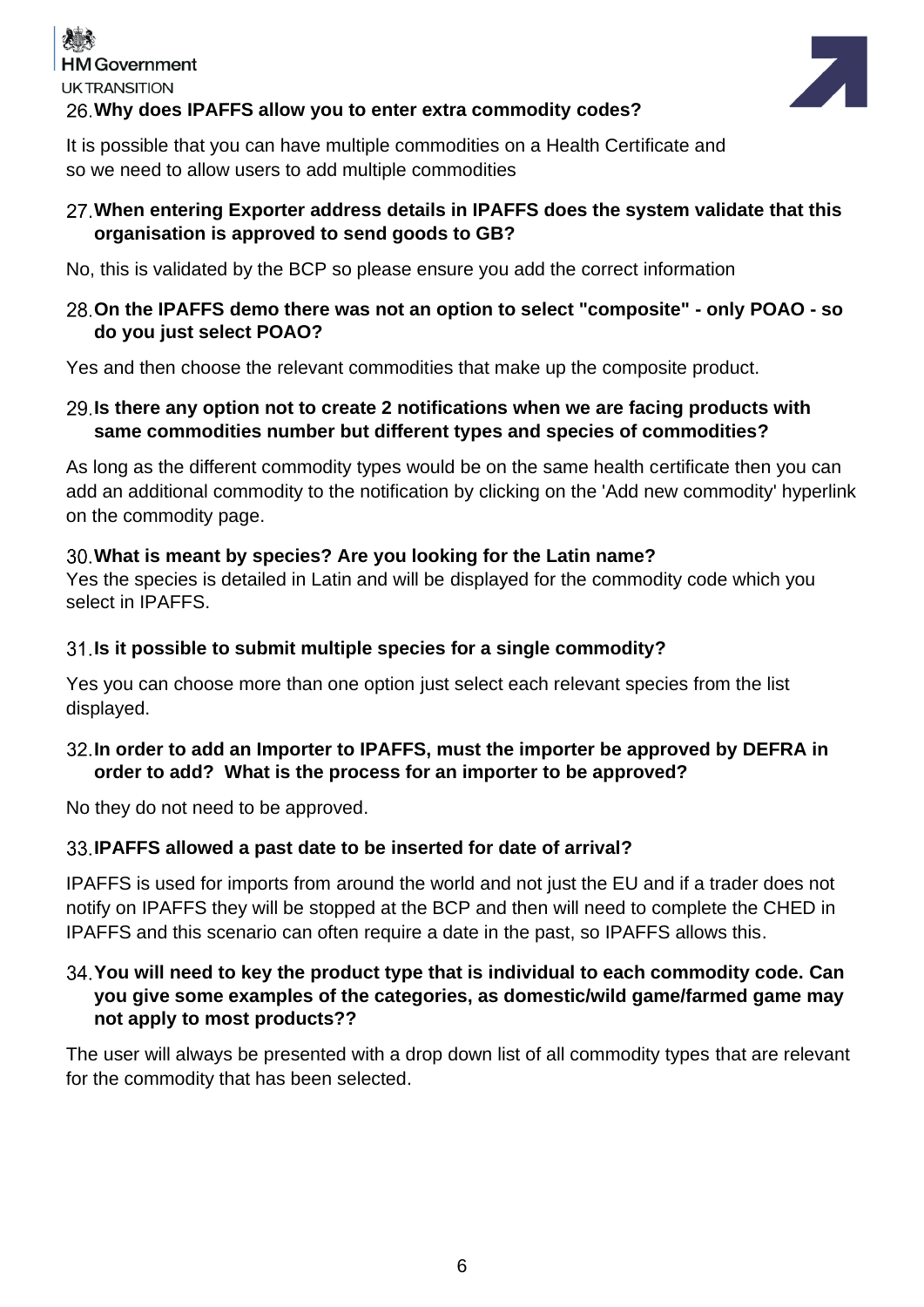## **IMP Notifications**



#### **For HRFNAO, can you please confirm what you should enter in the country of origin field and place of origin address?**

For High Risk Food and Feed of Non-Animal Origin, if the consignment originates in a non-EU/Rest of World country, but has been processed in an EU country, select the EU country in the 'country of origin' field and select the originating Rest of World address in the 'place of origin' address.

#### **Do we have to give an arrival time, container number and vehicle details for imports from the EU?**

Arrival time, container and vehicle details are not needed for a POAO or HRFNAO IMP notification.

#### **The IMP notification requires us to enter the net product weight, will further details such as gross weight, type and quantity of packages be required in the CHED?**

Yes, this information is required in the CHED.

#### **Does the IMP reference number stay the same through draft and submitted status?**

When you first create an IMP notification, the format of the reference number is DRAFT.GB.XXXX.XXXXXXX. When you submit the notification, DRAFT is replaced by IMP this is the only change that is made to the reference number. The format is IMP.GB.XXXX.XXXXXX. The numbers assigned to the reference number do not change once the reference number has been generated for the notification.

The version number of the notification will change each time you amend the notification and resubmit it. When the notification is first submitted the version number is V1. Each time the notification is amended, the version number increments by one (e.g. V2, V3).

#### **Do we need to add the approval number to the Name as place of origin?**

Yes. For Products of Animal Origin, you must use the place of origin address to provide details of the EU Approved Establishment. When you create a new Approved Establishment in the address book, you must enter the name of the Approved Establishment in Place of Origin name, as well as the approval number.

#### **If you haven't done so already, can you add a field so that the notifier can put their own reference on each IMP notification?**

You can add an individual reference to a CHED, but this is not available for IMP notifications.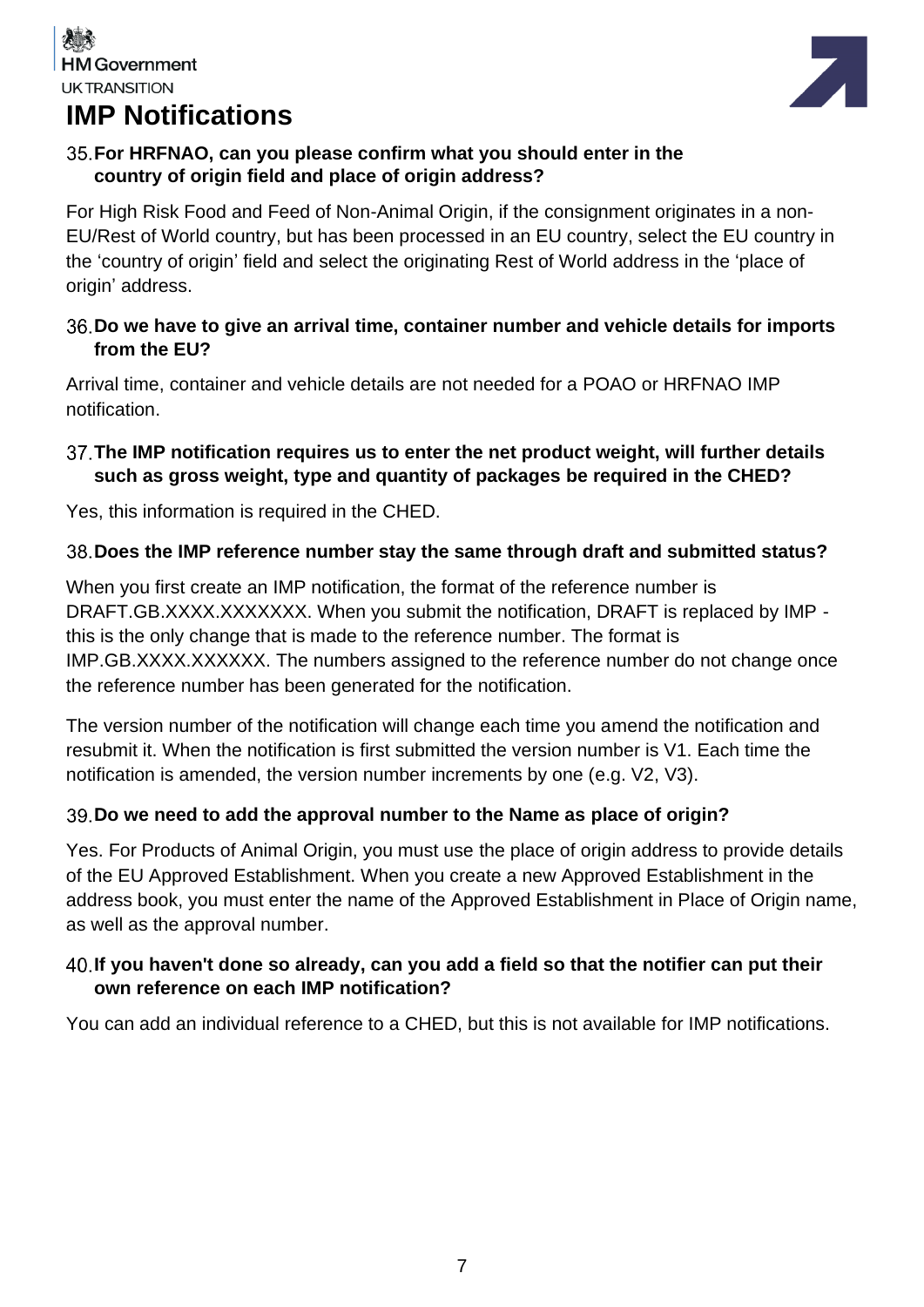



#### **Will there be a link between IPAFFS and HMRC, so to understand that if one makes a registration in IPAFFS, then it refers to an import customs clearance?**

There is no link between IPAFFS from January until 30th June 2022 for EU Imports of POAO & HRFNAO. There is a link that already exists for CHED notifications and will remain unchanged for the foreseeable future.

#### **Does the IPAFFS number needs to be included in the GB import documents for POAO / HRFNAO from 1st January?**

No, the UNN (Unique Notification Number - IPAFFS reference) does not need adding to a health certificate for POAO or HRFNAO. The UNN is only required for imports of Live Animals / Germinal Products and POAO under safeguarding measures from the EU or EEA countries, along with the health certificate.

#### **How will the IPAFFS notification change from 'Submitted' to 'Validated'?**

Once the notification has a status of submitted there is no further actions needed in IPAFFS for an IMP notification.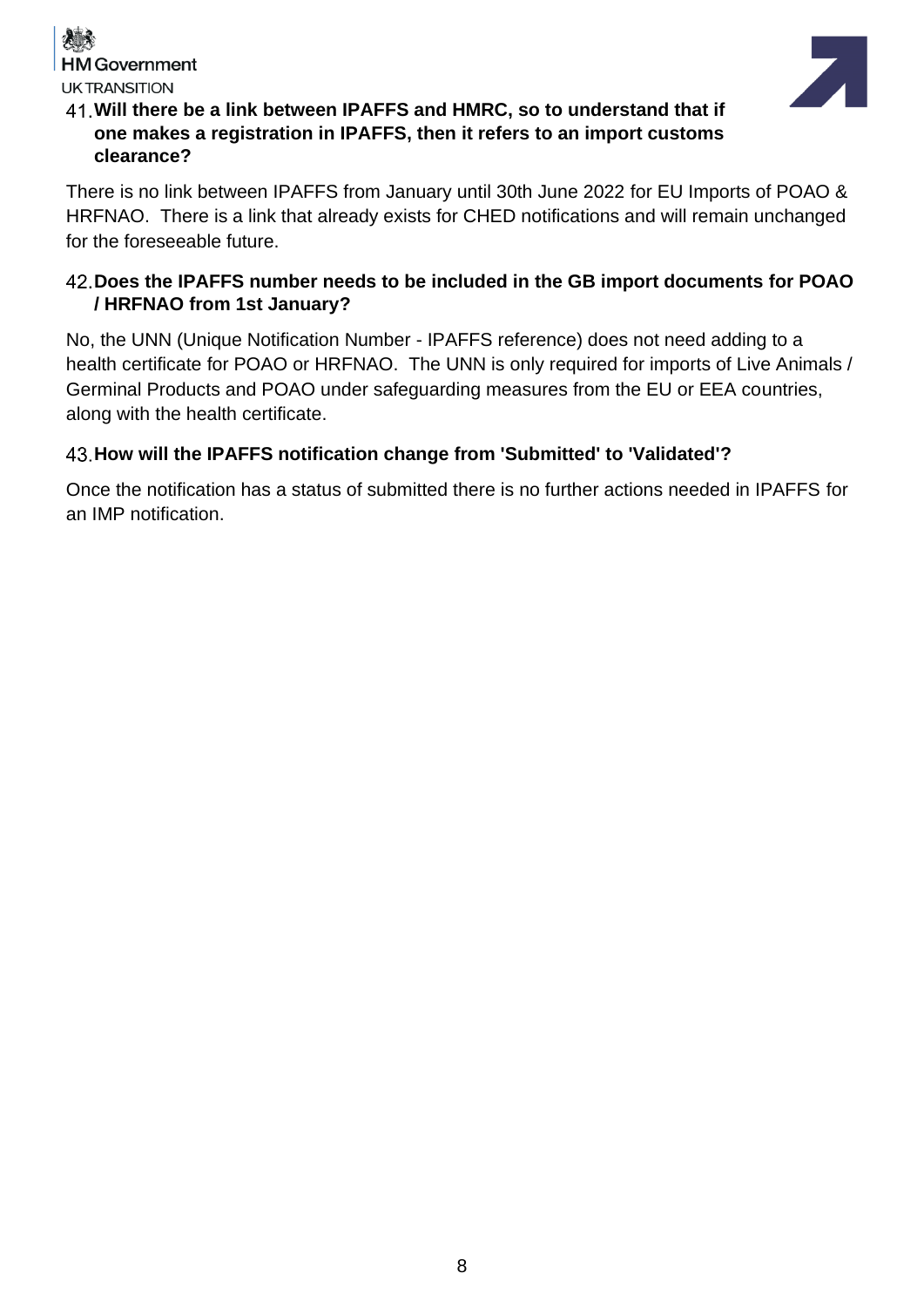### **HM Government UK TRANSITION CHED Notifications**



#### **What is a CHED?**

A CHED is a Common Health Entry Document and is a certificate used for imports arriving into GB from non-EU / EEA countries.

#### **Can you please provide some more information on the creation of the CHED? Is this something we need to do when importing POAO?**

From 1 January 2022, you must submit an IMP Notification for POAO and HRFNAO. An IMP notification is different to the CHED. There are less fields to populate and you do not need to specify a Border Control Post. IPAFFS will establish if an IMP or CHED is needed dependent on which country of origin of the consignment is selected. We will provide further guidance and training for CHED notifications prior to the next phase of changes

#### **Will a CHED be required from 1st July 2022?**

Yes, for POAO & HRFNAO arriving in to GB from the EU or EEA countries, a CHED will be required to be created in IPAFFS.

#### **Will there be training available on how to create a CHED for 1st July 2022?**

Yes, training videos and trader webinars will be arranged in due course

### **IPAFFS Usability**

#### **I can't find the commodity code for my product in IPAFFS, what should I do?**

First you will need to check if the product is listed in Regulation 2019/2007, to determine if it requires an SPS check and needs to be imported via a point of entry with an appropriate BCP. If an SPS check is required, and you are unable to find a commodity code in IPAFFS, please contact APHA Service Desk on [aphaservicedesk@apha.gov.uk.](mailto:aphaservicedesk@apha.gov.uk)

#### **Is IPAFFS going to recognise 10-digit commodity codes?**

All commodity codes that require an SPS check can be selected in IPAFFS and there will be instances where there is a 10-digit code and other instances where it is 6.

#### **When attaching a document to the notification, does the document reference field need any particular format or can we determine this?**

There is no predefined format for the document reference field, but you must ensure that you enter a reference that is relevant to the document that you are uploading.

#### **Does the attachment need to be in any particular format?**

Yes, your file must be:

- smaller than 10MB
- larger than 1KB
- file type must be a DOC, JPEG, PDF, PNG, XLS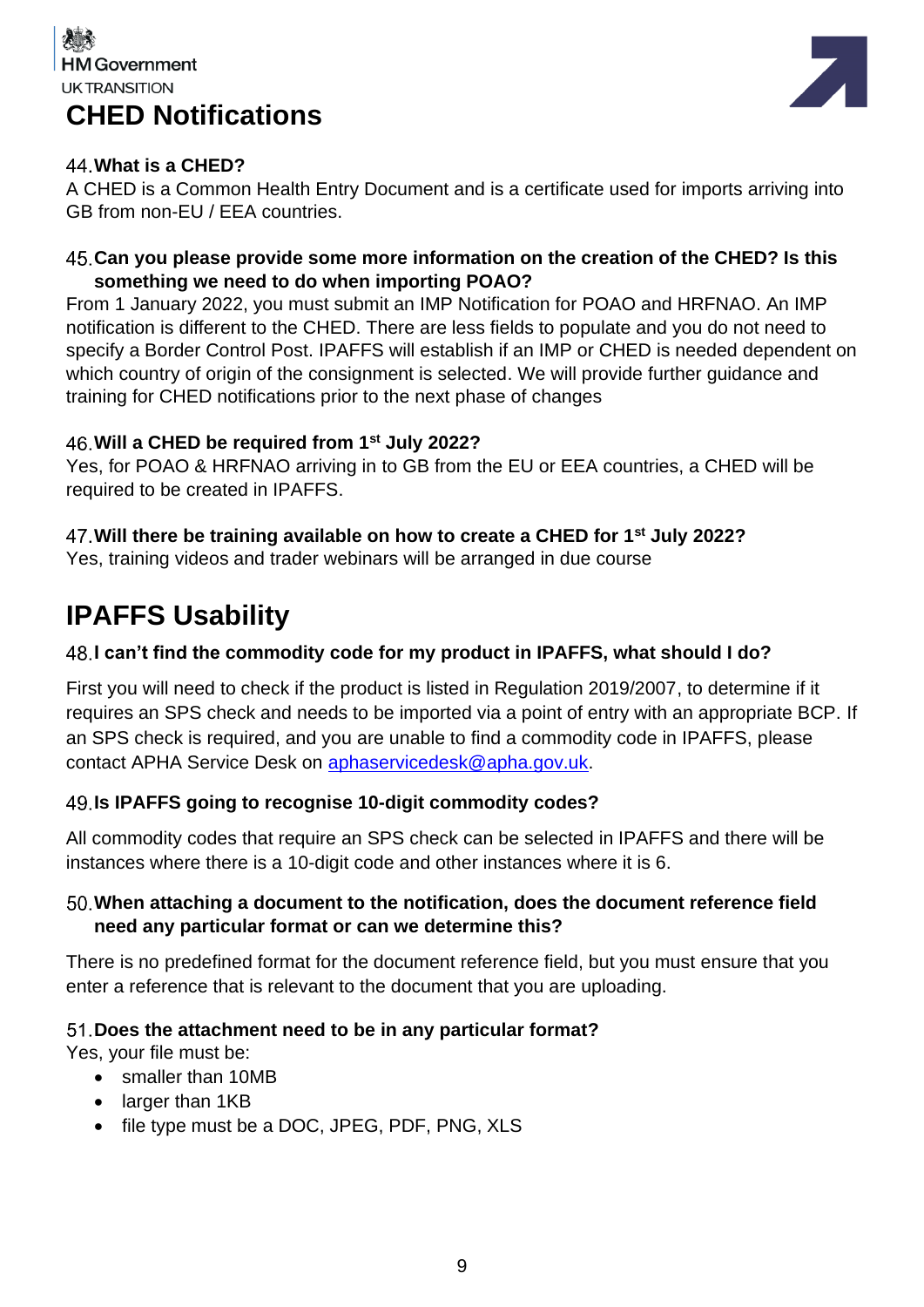

• ZIP files are not allowed for security reasons

You must also ensure that document file name does not contain any special characters, otherwise it will fail to upload.

#### **If weights of the goods or any details on the notification such as arrival date change, do you need to go back into IPAFFS and amend the notification accordingly?**

Yes, you should amend the notification in IPAFFS. BCP Inspectors will review your notification and feedback when they complete their checks if there is any incorrect information. To amend a notification, click on 'amend' and then click 'change'. Review the notification, and then click 'accept and submit'. You will receive confirmation that the amended notification has been submitted. The notification version number will also increment by one when you submit an amended version. We have a quide and video on our microsite with for further details of how to do this.

#### **How can I search for notifications with a specific place of destination?**

You can search for a notification with a specific place of destination using the Certificate number/ keyword box search box at the top of your dashboard. Enter the keyword, e.g. Dover, and then click search. This will refine the list of notifications in your dashboard to those that meet these criteria.

When using the keyword search, all notifications containing that information will appear in the list on your dashboard (e.g. 'Dover' will return all notifications that have 'Dover' in the BCP, Place of Origin, Importer and Place of Destination).

#### **When a notification is raised, who receives it? APHA, Port of Entry into the UK or both?**

Your notification will be visible to both APHA and Port Health Authorities. The Port Health Authorities will complete the documentary checks.

#### **Can we easily delete or cancel an application, or do we need to email APHA?**

Yes, you can cancel a submitted notification, or delete a draft application.

#### **Cancel a Submitted Notification:**

Find the notification in your dashboard. Click on the 'Amend' hyperlink, and then click 'Cancel Notification'. Click 'Yes, Cancel this Notification' to confirm you wish to cancel the notification. Once cancelled, you will be unable to make any further changes to the notification. If you do not wish to cancel the notification, click on the hyperlink 'No, don't cancel this notification'.

#### **Delete a Draft Notification:**

Find the notification in your dashboard. Click on the 'View Details' hyperlink, and then click 'Delete Notification'. Click 'Yes, Delete this Notification' to confirm you wish to delete the notification. Once deleted, you will be unable to retrieve the notification. If you do not wish to delete the notification, click on the hyperlink 'No, don't delete this notification'.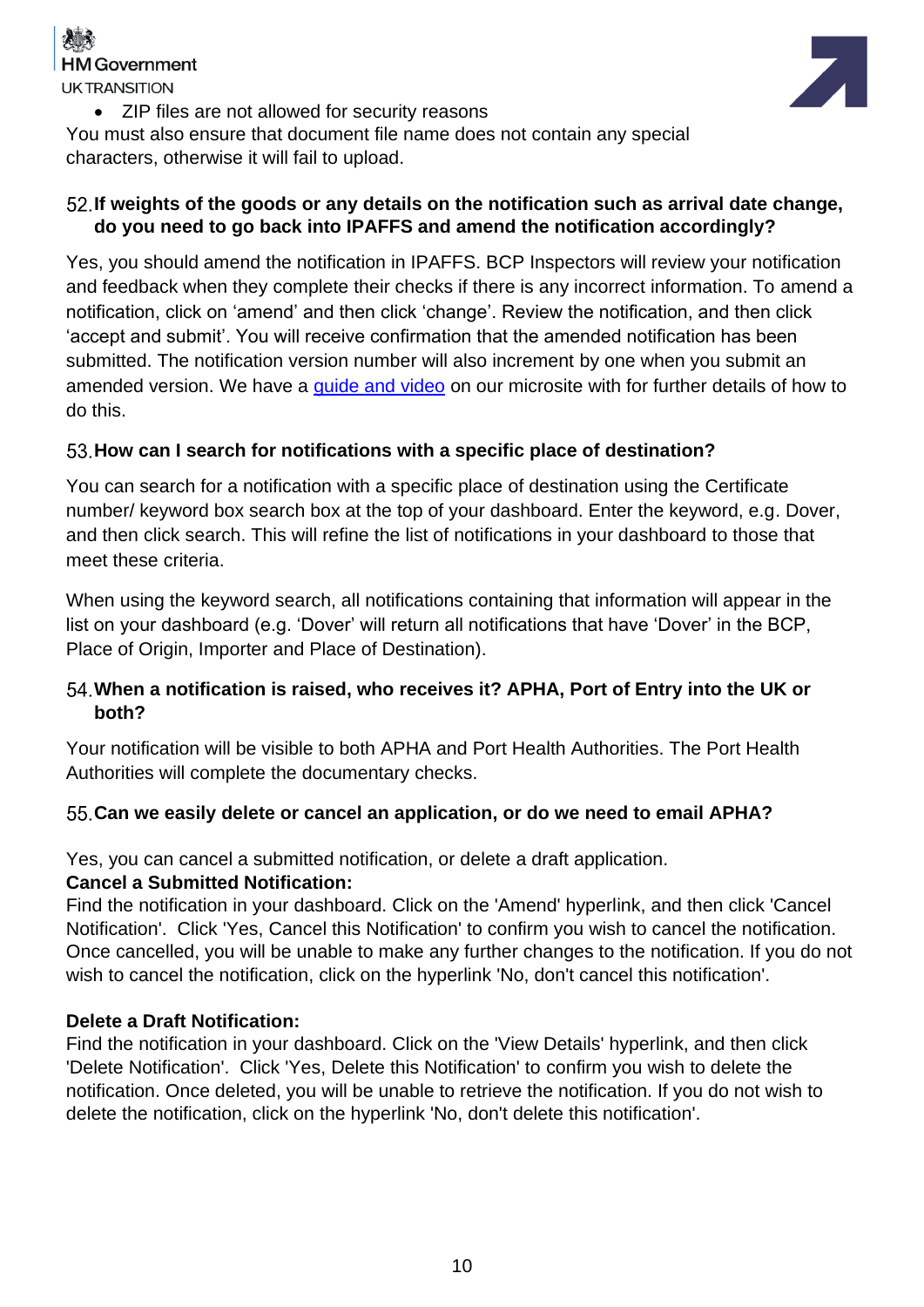

# **IPAFFS Address Book**

#### **If I have 200 suppliers in the EU for POAO, do I need to add each one into the address book individually? Is there any way we can do a csv file upload?**

The ability to upload a csv file in the address book is not currently available but is something that we will consider as a potential future enhancement. The address book must be populated manually once for each address used by your business, and we recommend you start to prepare your address book now.

#### **Should you check for addresses before adding a new one to the address book, as you could be creating a duplicate?**

Yes, you should always check if the address already exists in your address book, as the service does not automatically validate it. You can remove a duplicate address by clicking on view, and then delete.

#### **Will the address book information be the same across all Government Gateway IDs using the service or does each user need to enter all the addresses?**

There is one address book for the organisation, which can be used and managed by all team members that can access the organisation's account.